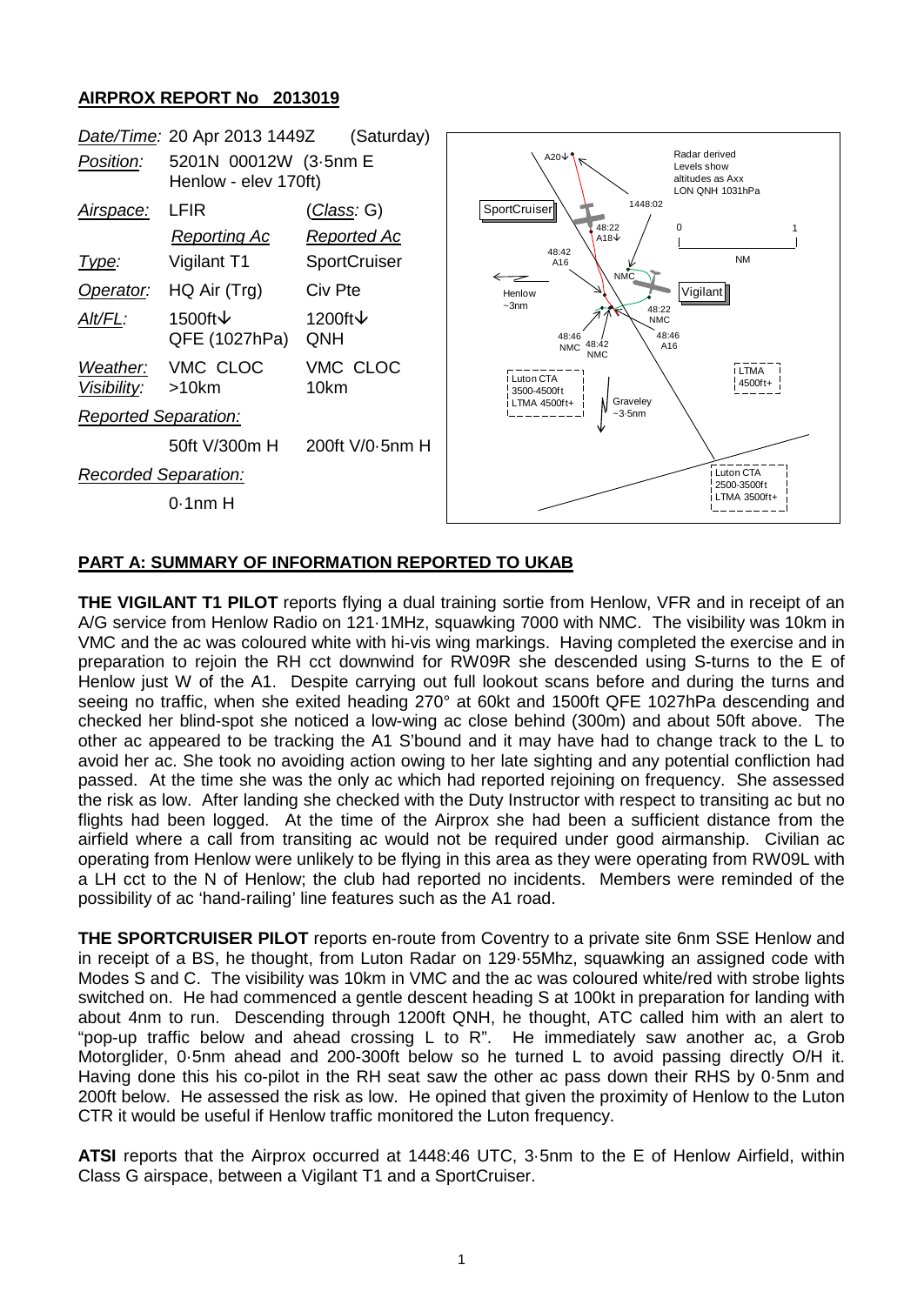Henlow does not have an ATZ but is promulgated in the AIP as having aerial sporting and recreational activity. ENR Page 5.5-4 (4 Apr 13) promulgates parachute activity within a circle of 1·5nm and vertical limit of 3500ft. ENR Page 5.5-8 (4 Apr 13) promulgates glider activity within a circle of 2nm with no specified vertical limit.

The Vigilant was returning to Henlow VFR, after the completion of a local flight and was in communication with Henlow Radio (A/G) on frequency 121·1MHz. The SportCruiser was operating on a VFR flight from Coventry inbound to Graveley, which lies 6·3nm NE of Luton airport within the Luton CTR, and was in receipt of a TS from Luton Radar on frequency 129·55MHz.

The LTC Luton INT (Radar) controller's workload was assessed as medium, with a number of zone transit ac and IFR inbound ac being vectored for the ILS RW08.

CAA ATSI had access to RT recordings for LTC Luton Radar, together with area radar recording and written reports from the 2 pilots concerned.

The Luton METARS are provided:

EGGW 201420Z 09006KT 040V150 CAVOK 13/M03 Q1031= and EGGW 201450Z 13005KT 080V200 CAVOK 13/M03 Q1031=

At 1439:20 the SportCruiser flight contacted Luton Radar and, once 2-way communication was established, reported, *"(SportCruiser c/s) SportCruiser Coventry to Graveley we're erm just er west of Saint Neots at this time four thousand er three hundred feet one zero three one requesting er traffic service and zone penetration for Graveley."* The SportCruiser pilot was instructed to squawk 4671 and shortly afterwards was identified by Luton Radar, *"(SportCruiser c/s) you are identified er twenty miles north-northeast of Luton on a Traffic Service with Luton QNH one zero three one."* This was acknowledged correctly.

At 1442:41, the SportCruiser was shown 9·4nm N of Henlow and was given a clearance to enter the Luton CTR, *"(SportCruiser c/s) you're cleared to enter the Luton zone er on your own navigation towards Graveley when ready not above two thousand four hundred feet VFR."* The pilot replied *"Clear to enter the zone not above two four zero zero feet one zero three one (SportCruiser c/s).*"

At 1445:02, the Luton Radar controller passed TI to the SportCruiser flight regarding another ac which was crossing 2·1nm ahead.

At 1446:44, the SportCruiser was 5nm NE of Henlow tracking S and the Vigilant was shown 6nm S of the SportCruiser's position tracking E.

At 1447:03, the label of the Vigilant below CAS merges with an inbound ac, which was within CAS at 5000ft and being vectored downwind LH for RW08. Shortly afterwards at 1447:28 the Vigilant was shown to have turned onto a N'ly track. The distance between the 2 ac was 2·5nm.

At 1448:00 the Luton Radar controller advised, *"(SportCruiser c/s) there's pop up traffic just left of your twelve o'clock may be low level no height information."* The pilot responded, *"(SportCruiser c/s) looking er visual.*" The SportCruiser was at an altitude of 2000ft and Vigilant was shown to have commenced a R turn (Picture 1).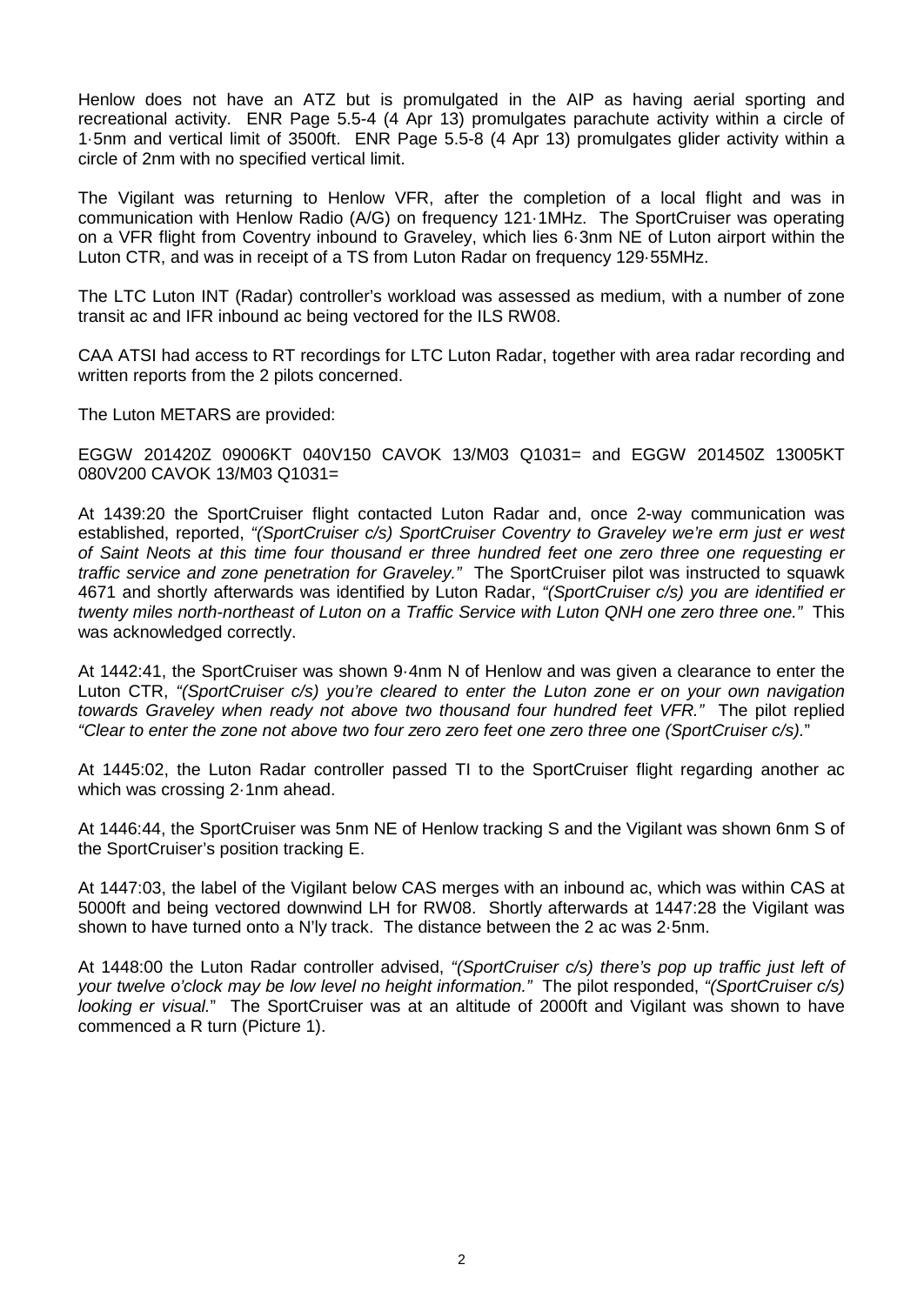

(Picture 1 -MRT radar at 1448:02)

At 1448:42, the Vigilant had completed a RH orbit and was shown tracking W. The distance between the 2 ac was 0·1nm (Picture 2).



(Picture 2 -MRT radar at 1448:42)

Shortly afterwards at 1448:46, the SportCruiser at 1600ft was shown to have made a slight L turn passing 0·1nm behind the Vigilant (Picture 3).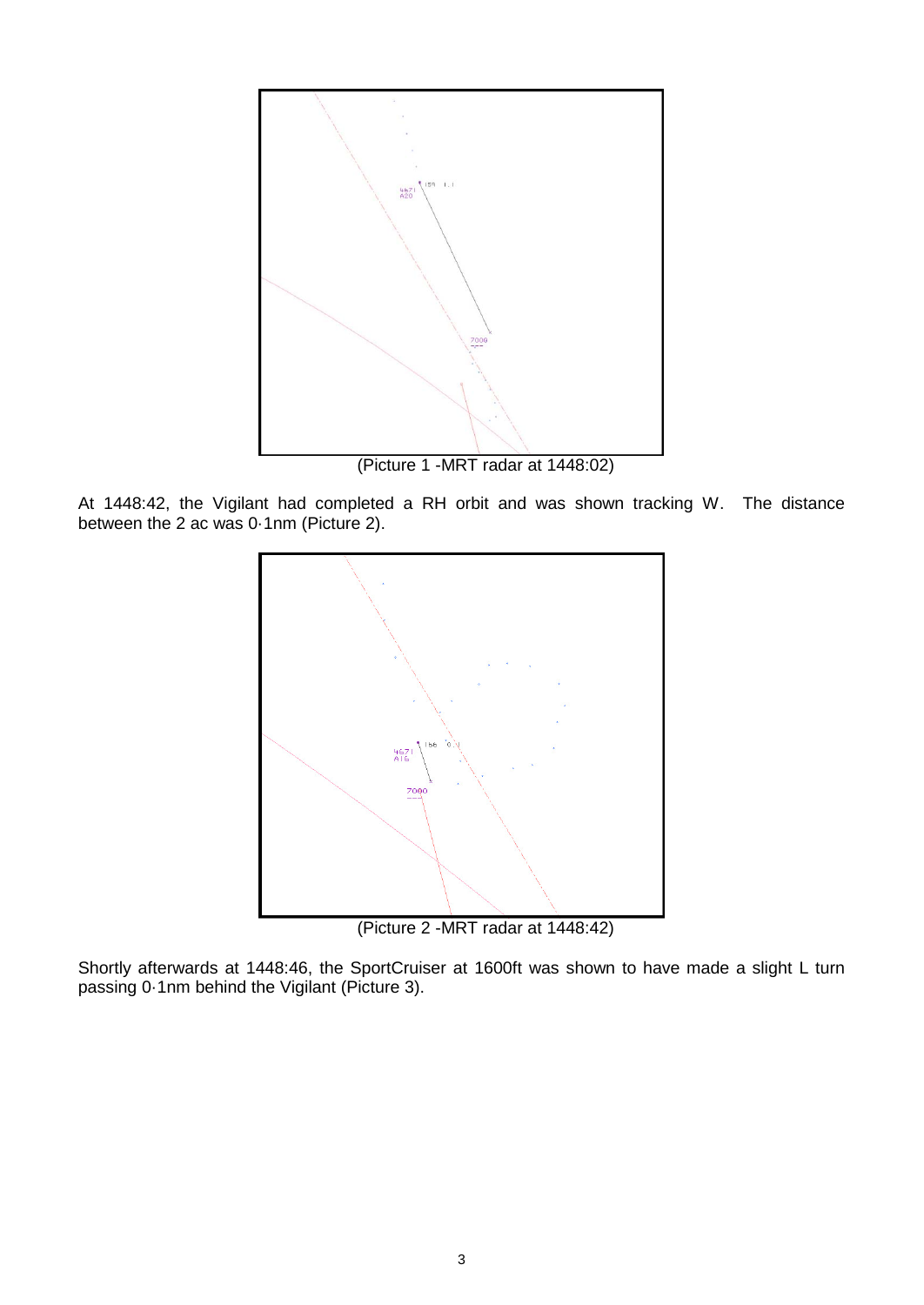

(Picture 3 -MRT radar at 1448:46)

At 1449:05, the SportCruiser pilot reported on final for Graveley and reported that he would change squawk to 7000 when on the ground. This was acknowledged by the Luton Radar controller.

The Luton radar controller was not aware that an Airprox report had been made and consequently no report was received from the controller.

The SportCruiser was in receipt of a TS from Luton Radar. The Luton Radar controller passed TI on pop-up traffic, which resulted in the SportCruiser becoming visual with the other traffic. CAP744, Chapter 3, Page 1, Paragraph 1, states:

'A Traffic Service is a surveillance based ATS, where in addition to the provisions of a Basic Service, the controller provides specific surveillance-derived traffic information to assist the pilot in avoiding other traffic. Controllers may provide headings and/or levels for the purposes of positioning and/or sequencing; however, the controller is not required to achieve deconfliction minima, and the avoidance of other traffic is ultimately the pilot's responsibility.'

Paragraph 5 states:

'The controller shall pass traffic information on relevant traffic, and shall update the traffic information if it continues to constitute a definite hazard, or if requested by the pilot. However, high controller workload and RTF loading may reduce the ability of the controller to pass traffic information, and the timeliness of such information.'

CAP774, Chapter 1, Page1, Paragraph 2, states:

'Within Class F and G airspace, regardless of the service being provided, pilots are ultimately responsible for collision avoidance and terrain clearance, and they should consider service provision to be constrained by the unpredictable nature of this environment.'

The SportCruiser flight, in receipt of a TS, was passed TI by the Luton Radar controller and reported the Vigilant in sight. The Airprox occurred when the SportCruiser and Vigilant passed in close proximity within Class G uncontrolled airspace.

**HQ AIR (TRG)** comments that the Airprox was reported as a result of an effective non-sighting by the Vigilant pilot, who was concerned by the proximity of the other ac. Lookout is recognised as the primary mitigation for Vigilant operations and is taught, practiced and assessed accordingly; however, it is never 100% effective. Vigilant operators, particularly when in the immediate vicinity of